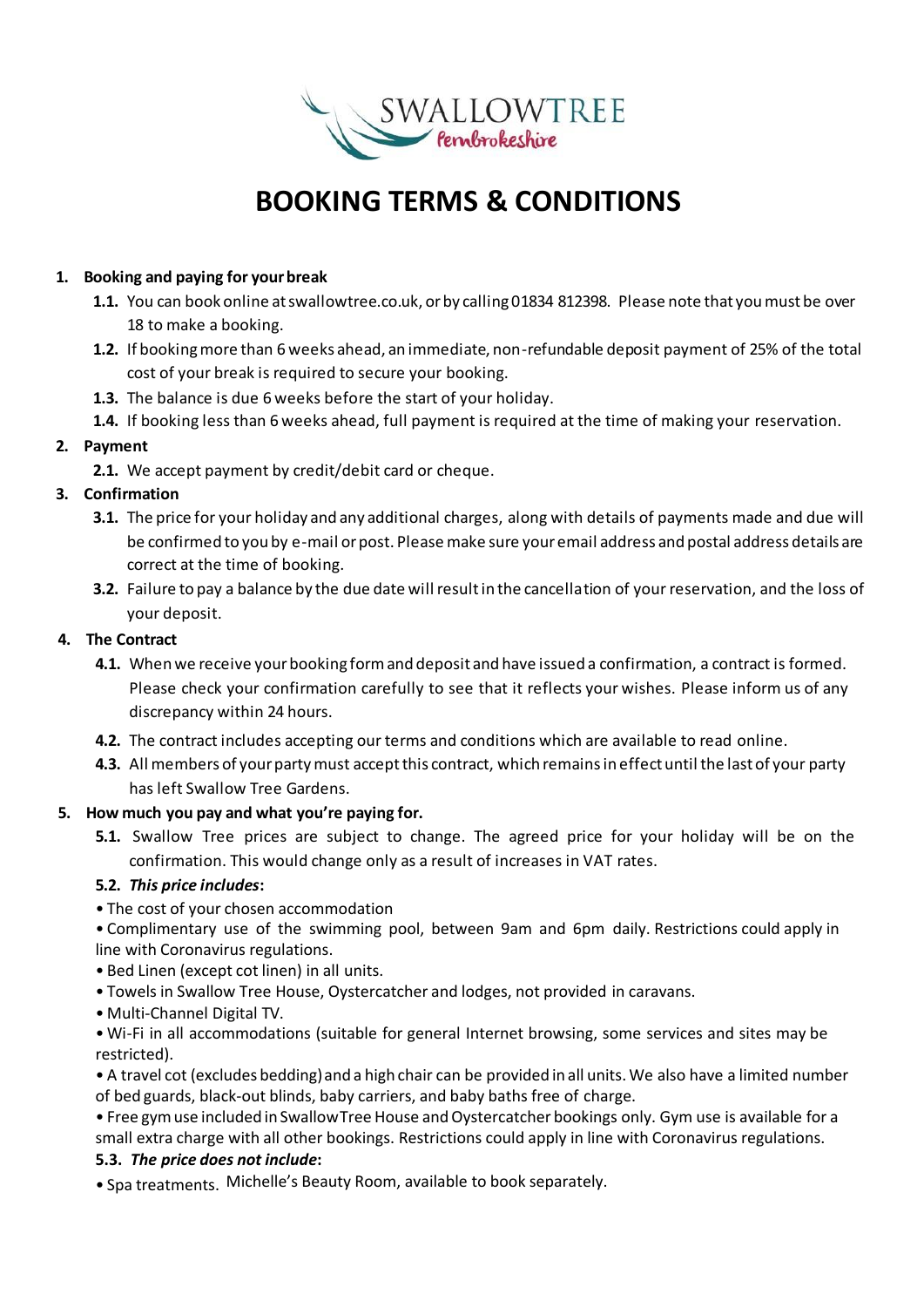

# **6. Before You Book**

# *6.1. Your party*

We cater for families and couples and do not accept any large parties. Any group requests must receive prior consent from Reception. The Lead Guest must be over 18 years of age. Details of your party make -up must be provided to reception before the start of your holiday. Details will be collated for Coronavirus Track and Trace purposes and held for 21 days and inline with Data Protection regulations. We also reserve the right to refuse any booking.

- **6.2.** A three bedroom lodge or caravan must not be occupied by more than six persons (including babies in cots) at any one time. (In the case of two bedroom lodges/caravans, maximum occupancy is four persons).
- **6.3.** Oystercatcher must not be occupied by more than six persons (plus two babies in cots) at any one time.
- **6.4.** Swallow Tree House must not be occupied by more than ten persons (plus two babies in cots) at any one time. Restrictions could apply in line with Coronavirus regulations.

# **7. Cancelling your booking**

# **7.1.** *If you cancel (accommodation***)**

It is strongly advised that you purchase travel insurance to cover you for the period of your holiday. If you wish to cancel, please inform us in writing (email is acceptable). However, an administration fee of £20 will apply. In addition, a cancellation fee which will be charged as follows:

| Number of weeks before arrival date that |
|------------------------------------------|
| notification is received                 |

- More than 6 weeks
- $\bullet$  6 4 weeks
- $\bullet$  4 2 weeks
- 14 days or less

## Cancellation charge as % of total holiday cost

- Full deposit (25%)
- 50%
- 75%
- 100%

More than 6 weeks before your holiday date: we are happy to carry forward your deposit/balance if it is used before the end of the current season. Any additional accommodation cost must be paid for. However, if we cannot provide a suitable date to move your holiday to, you can request a refund of any balance monies. Your non-refundable deposit will be retained by us. There will be a £20 administrative fee. We aim to process refunds within 7 working days.

### **8. If we cancel (accommodation)**

We reserve the right to cancel your booking at any time should it become impossible for us to provide the holiday you have booked. Where we cancel your holiday before you arrive we will refund any payment made to us but we will not pay any compensation. We reserve the right to ask guests who contravene our terms and conditions or, who in any other way are behaving in a manner likely to cause distress or nuisance to other visitors, to leave the park immediately. In these circumstances the holiday ceases. We shall not be liable for any extra costs incurred by you and no monetary refunds will be made.

### **9. Before you arrive**

- **9.1.** Wherever possible, we recommend that you pre-book spa treatments to avoid disappointment.
- **9.2.** If any member of your party has or develops an infectious medical condition during your stay, or within two weeks of your due arrival date, you should inform us immediately. If any member of your party does develop such a condition, we have the right to: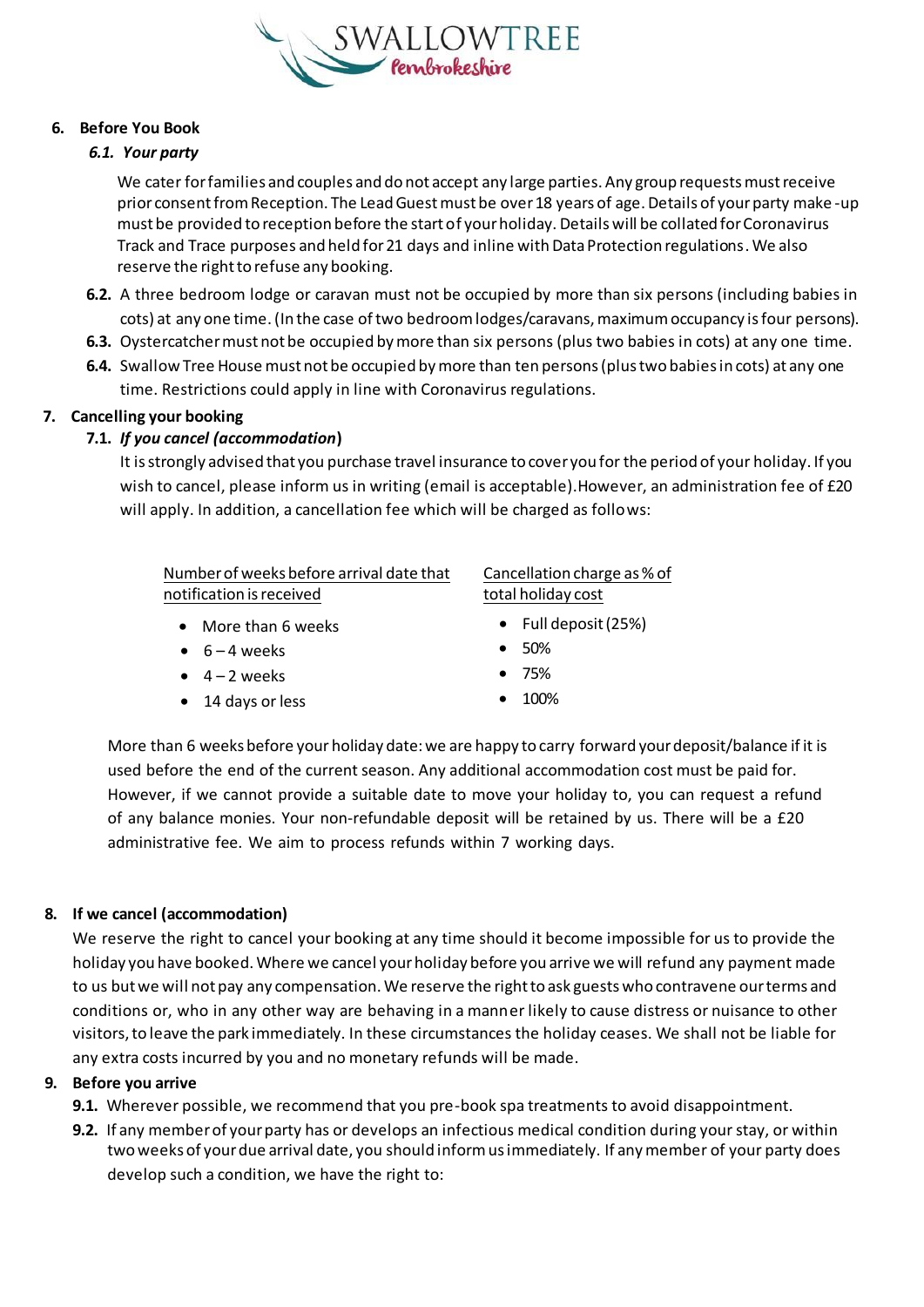

- cancel or reschedule your holiday
- ask your party to refrain from using the leisure facilities
- in serious cases, ask your party to leave Swallow Tree Gardens

### **10. Arrival and departure**

#### **10.1. Arrival**

**10.1.1.** Your accommodation will be available from 4pm with check-in until 7pm. We are operating an optional ontactless check-in and you will receive further information a week before your holiday start date.

- **10.1.2.** Please do not take your vehicle to your accommodation to unload it. Where there is a concrete road, you can pull up temporarily, but please be mindful that the road is only wide enough for one vehicle. any supplementary requirements before you leave.
- **10.2.2.** Please do not take your vehicle to your accommodation to load it. Where there is a concrete road,

#### **10.2. Departure**

**10.2.1.** Your accommodation must be vacated by 10am on the day of your departure. We will advise you of you can pull up temporarily, but please be mindful that the road is only wide enough for one vehicle.

#### **11. During your stay**

**11.1.** To help ensure your party and all our other guests get the most from their stay at Swallow Tree, you are required to comply with all guidance supplied to you by our staff.

#### **11.2. Leisure Facilities**

- **11.2.1.** Swallow Tree guests benefit from complimentary use of the swimming pool, between 9am and 6pm daily. The pool does not have a lifeguard on duty, however, CCTV is in operation and an emergency call button is in place. Restrictions could apply in line with Coronavirus regulations. The supervision requirements are as follows:
	- Under 5 Years we require 1 adult (aged 18 years +) to 2 children in the water & facility at all times.
	- 5 16 Years we require 1 adult (aged 18 years +) to 3 children in the facility at all times
	- Please note that you need to bring your own towels; these cannot be hired from Swallow Tree. Children aged 4 and under must wear a swim nappy; these are available from reception if required.
	- A fitness suite is available for use by Swallow Tree guests. Conditions apply; please enquire with Reception staff. Restrictions could apply in line with Coronavirus regulations.

#### **12. You and your belongings**

**12.1.** We are not responsible for any loss or damage to your property by theft or otherwise or for personal injury. This does not however affect your rights if loss or damage or personal injury occurred through fault on our part.

#### **12.2. Accommodation**

**12.2.1.** It is essential that you leave your accommodation in a clean and tidy condition and rubbish taken to the central disposal area. During your stay you will be advised more specifically of the requirements of departure. Any damages or breakages must be reported and paid for before departure. Without your co-operation it is impossible to maintain standards throughout the season. We reserve the right to charge you for any extra cleaning, missing items or unreported damage.